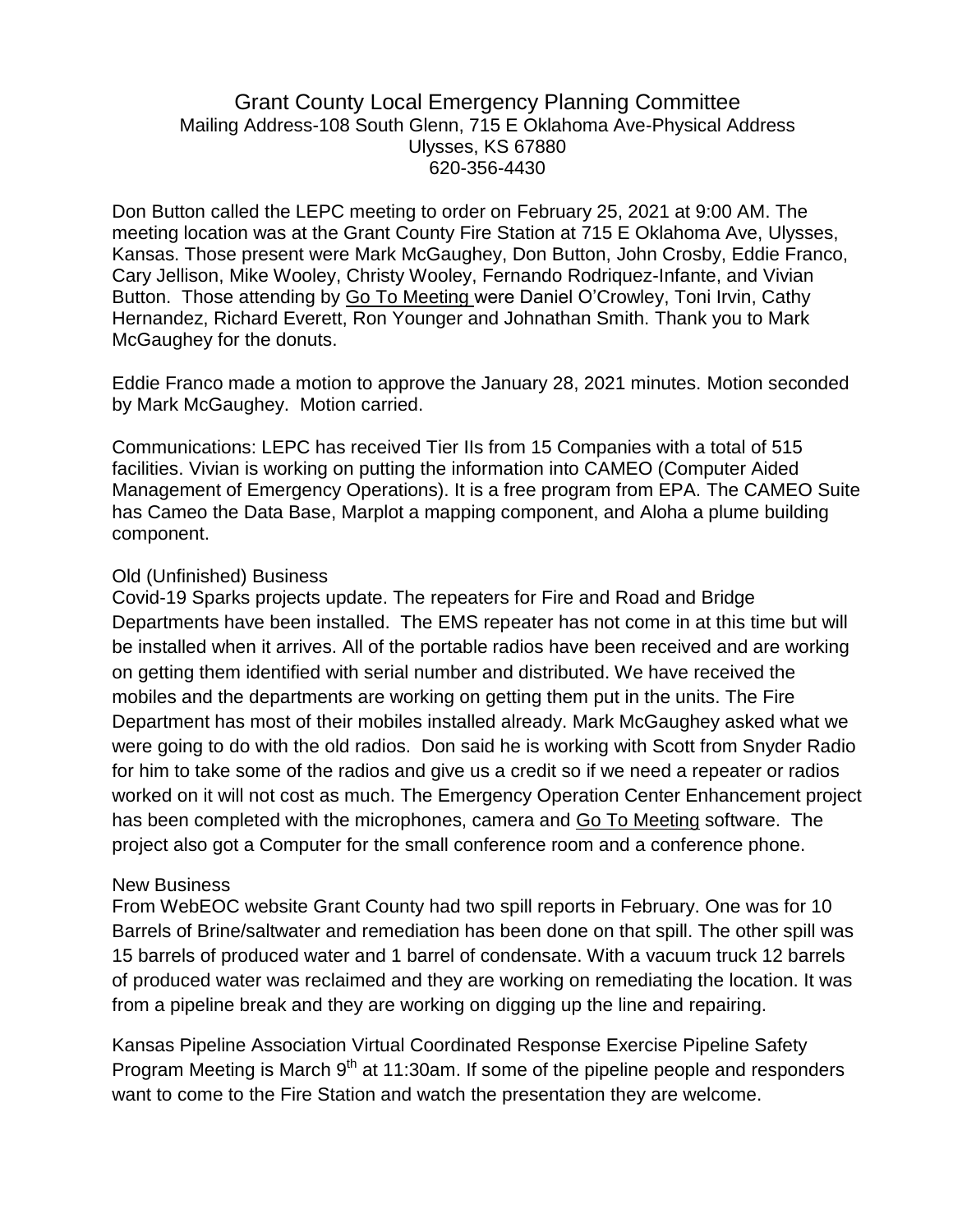Presentation: Daniel O'Crowley EPA Region 7 On-scene Coordinator presented Region 7 Superfund Emergency Response Program Overview. Region 7 is Nebraska, Iowa, Kansas and Missouri. The Superfund Assessment, Emergency Response and Removal Branch has 20 On-Scene Coordinators and are located in the Kansas City and St Louis area. Their Multi-Disciplinary Team consist of Engineers, Geologists, Chemists, Physical Scientists, Biologists and Toxicologists. What they do: Operation of a 24-7 spill line, Emergency response actions for oil and chemical releases, removal actions-(shorter-term cleanup sites) (soil and/or ground water), Planning and Preparedness, and Disaster Response (FEMA-Led). They have helped with Carcass Disposal and Mercury Spills. They responded and helped with the Greensburg Tornado, the Coffeyville Oil Spill, flooding along the Missouri River and other waterways to name a few. They can also be requested to help in other Regions like the California/Oregon Wildfires, Hurricanes and Typhoons. They also work to reclaim tanks, like propane, fuel and chemical. They need to be requested thru the State.

Training: Most training is still on hold or they are trying to figure out how to conduct it virtual. Mark said the Commissioners are taking some Public Health training to help them better understand their role as a County Board of Health. There is a training tomorrow and another one a week from tomorrow.

#### Public Comments:

Toni Irvin said they are busy giving vaccines. They have given 170 so far this week. They are following the state guidelines. They should receive more vaccine on Tuesday. They finished the Assisted Living yesterday and have done part of Pioneer Electric's Employees.

Richard Everett said most of the other area Public Health facilities are following the State's Phase 2 guidelines unless it is necessary to keep from throwing away vaccine.

Johnathan Smith said Western Prairie is working on their communication plan. Don told him he had portable radios for them and they needed to get together.

Fernando and Christy said Compass is conducting face-to-face appointments.

Eddie Franco said he is thinking about trying to conduct in person training. If they decide to do in person classes he might call to see if he could utilize the training room to be able to spread people out.

Mark McGaughey talked about the big event with the Electric and Natural Gas. He has also talked to Tracy Mann, Ron Estes, Jerry Moran, Ron Marshall, Marty Long and John Doll. He is very concerned about our fixed income citizens and how the cold and increased bills will affect everyone in the county. He said the Governor is working with the President about a declaration for the state. Don said the declaration in Texas does not cover Individual Assistance, which helps the individual person. He hopes if there is a Federal disaster they work with the Electric companies and Natural Gas Companies covering the cost at that level instead of the individual person having to help cover the cost. Mike said Bob Dale had Pioneer Electric employees on the radio this morning talking about how they are trying to figure out everything. Several of our members were listening to this on the way to the meeting.